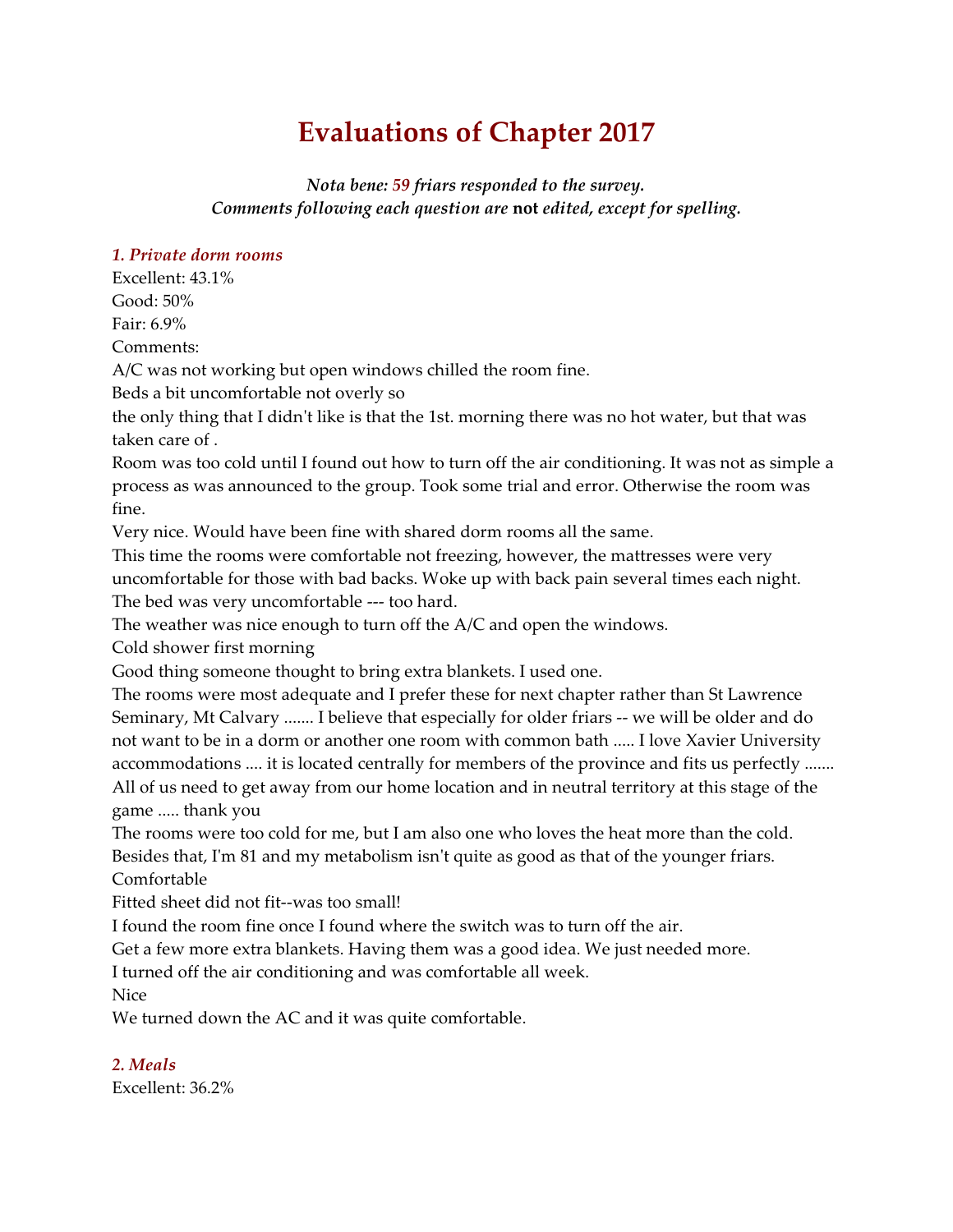Good: 43.1% Fair: 19%

Poor: 1.7%

Comments:

The meals are not as good as they were the first time we were at St. X (I understand that there is a new caterer). Additionally, I did not appreciate the amount of non-recyclable disposables used for meals.

We had chicken every day. I didn't feel the quality was good. Although, the breakfast was good.

More variety beyond pasta

I thought there was enough good choices with regard to menu.

there was irons or peppers of some kind in , which I don't like .

I liked the food. I didn't like throwing away all the plastic. That gets complicated with the food service people, etc.

Vegetables were good, however the meals were very high in carbs and it seemed that chicken was served every single day including twice on the day of the banquet.

Good variety

They tasted good and there seemed to be enough "healthy" options.

I think there are too much pasta meal.

As a diabetic I found a few meals way to heavy on carbs

Nice selection .... breakfast was the best of the three ....

first morning was not very good at all

I liked the variety of menus. I also like the friendliness of the staff serving the food and their spirit of service.

Too much pasta.

Lot of Chicken

Food was OK--but far too much use of plastics (incl. forks, etc.); and no marking of bins for recyclables....

The first day the breakfast was sparse

No heavy food for lunch. Also silverware, regular plates, and regular cups would be better so there won't be waste of disposable items

Good food in general. Even less pasta would be appreciated

Lot of chicken!

good

Lots of high cholesterol and fatty foods; would have like milk available each meal. Could have done without red meat all together.

I thought I had asked for vegetarian meals, but I heard no announcement about or notice any provision for such. It was OK, though, as there was always sufficient options other than meat within the main menu.

# *3. Evening socials*

Excellent: 47.5% Good: 45.4%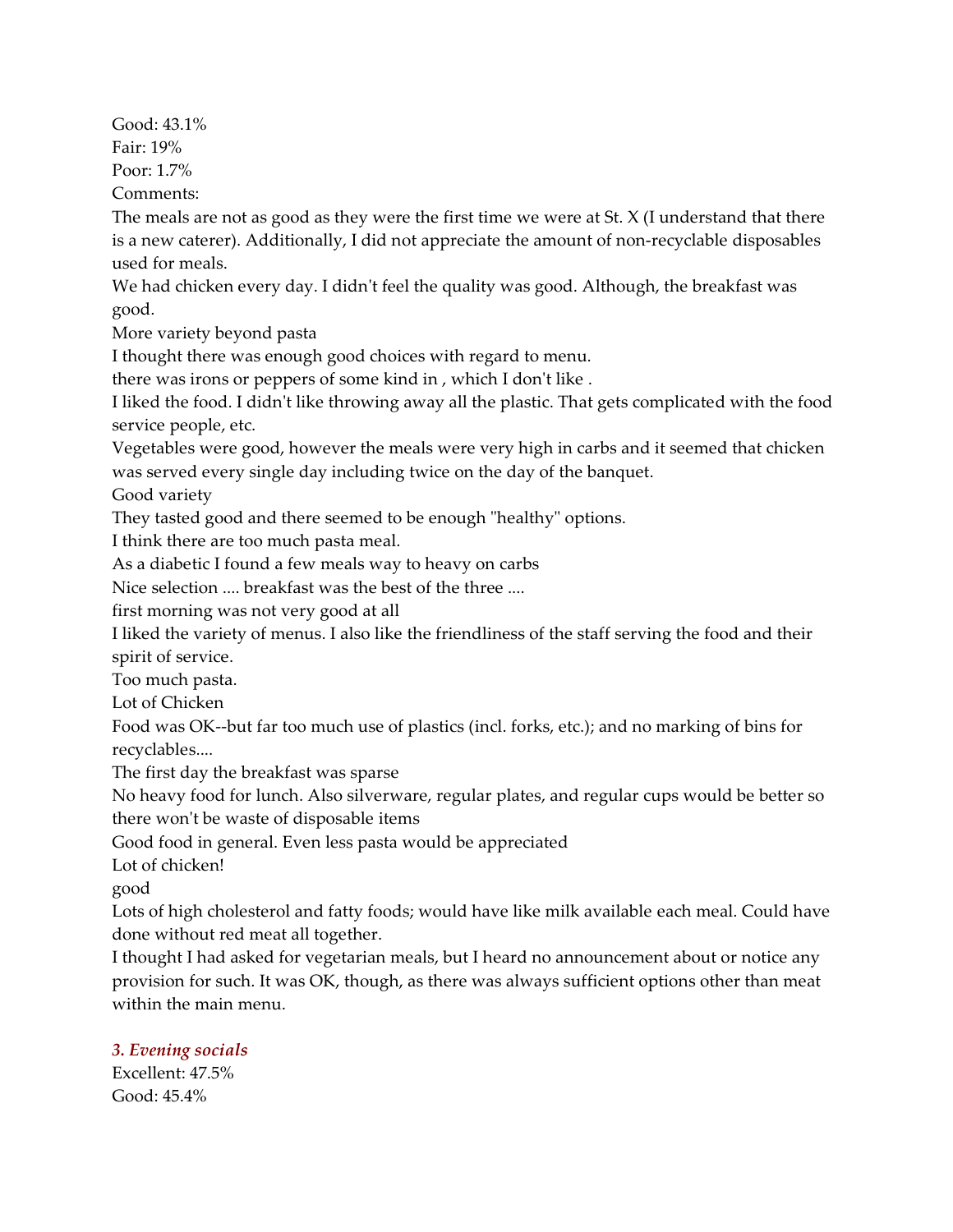Fair: 7.1%

Comments:

A great time to simply relax and enjoy each other for an extended meal.

Beverages and snacks provided were fine. Good space for conversation.

I thought the snack provided a healthy option.

No complaints

Wonderful opportunity to catch up on old friendships and to make new ones with the younger friars. Snacks and drinks were sufficient.

A very *festive* way to conclude our chapter.

Glad to see non-alcoholic beverages other than water or "kool aide"

I am used to having snacking fare, pretty few and far between for snacks

It was very good.

Gave us time to gather and meet people we could not see during the day of past days ........ good schedule

not many munchies

It was a good time to get to reconnect with friars I haven't seen since last chapter. Not enough of variety

# *4. Provincial minister's report*

Excellent: 50%

Good: 46.6%

Fair: 3.4%

Michael's full report was available before chapter, so there was no need for an extended report during chapter. Good call.

Well done and comprehensive.

He challenged us on some things, which was good.

I expected some clarification on Bob Smith's dismissal from the Order. Although I realize that everything cannot be told, some clarification should have been offered by the Province to put an end to all the rumors floating around. I want to trust the decisions of our elected superiors, but when members of the Province are left completely in the dark you begin to wonder and doubt.

Mike gave a comprehensive review of where he thought the province was at.

I appreciated the challenges that Michael presented to us, especially regarding our fraternal life and our vow of obedience.

I guess I was looking for some good news, and some direction for dealing with all our issues. My thought after the fact was that I could see us having the same speech in 3 years with no promise of stuff being dealt with.

Probably would have appreciated hearing about items that were successfully dealt with. one of the better prov minister reports we've had ....... even better than the written copy ......... great detail was appreciated ....

would have appreciated more analysis

I thought it was a thorough report and nicely written.

very informative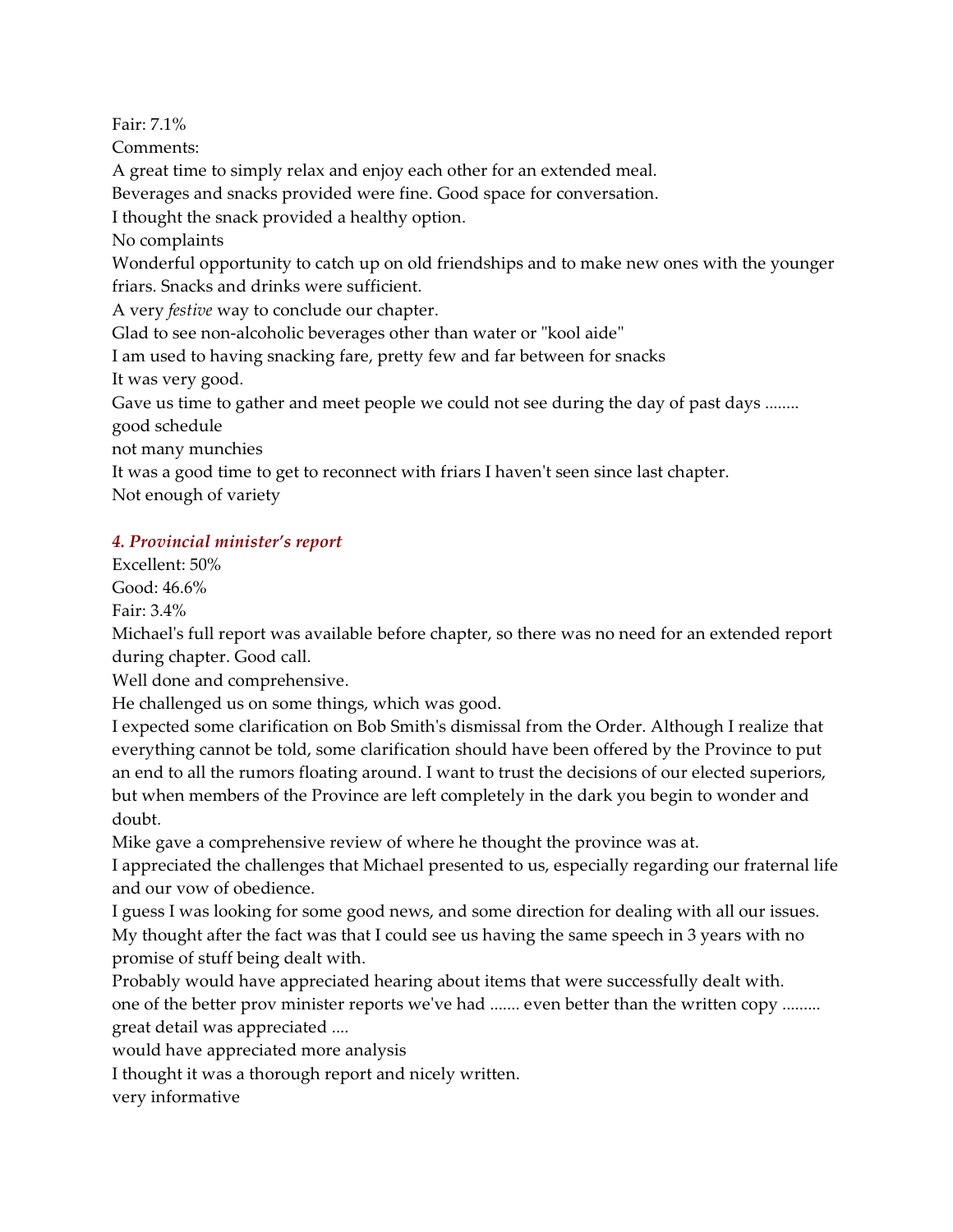Repeat of what I read ahead of time. Honest good

## *5. Regional reports*

Excellent: 8.9% Good: 68.6% Fair: 22.5% Poor: 8.9% Comments:

I'm not sure why we include this in chapter business.

Not particularly necessary, in my opinion.

The Michigan report was pretty bad

It was an opportunity to hear about all the activities and good work and ministry our brother friars are doing in the different areas of the Province. However, we also have five friars in the Diocese of Tucson whom I am sure are doing great pastoral work in support of the Church of Tucson and especially in the Hispanic ministry. Perhaps it would have been good to hear from them also to encourage some of your younger friars to get interested in the Hispanic ministry in which there is a great need but not necessarily in Tucson. It leaves me with the impression that our presence in Tucson is being tolerated for the meantime, but not supported by the Province. At the same time we hear talk about getting established in the Southern part of the country where we are not present. What would make our presence in the South any different from our presence in the Southwest?

It was good to hear what was happening in the different regions of the province. I do think an opportunity was missed by not having a report that included the ministry of the friars in Tucson. It would have been an excellent opportunity for the younger friars to hear about our ministry, especially that with the Hispanic community.

The content seemed pretty variable as were the lengths of the presentations.

Paucity of good news, mostly old information, though it could have been useful if one had been out of circulation..

I didn't really find them helpful.

Not needed as they are already published.

I liked the shortness of the reports, especially since they lacked for significant material.

Unnecessary, we can read them.

very informative

What happened to the one on preaching?

They were good reports, but I'm not sure they are chapter agenda.

Good info, well-prepared, well-timed

Many didn't really have very much of interest to say

OK, though I found not much need for them--nothing cutting-edge about them.

*6. Financial report*

Excellent: 25.9%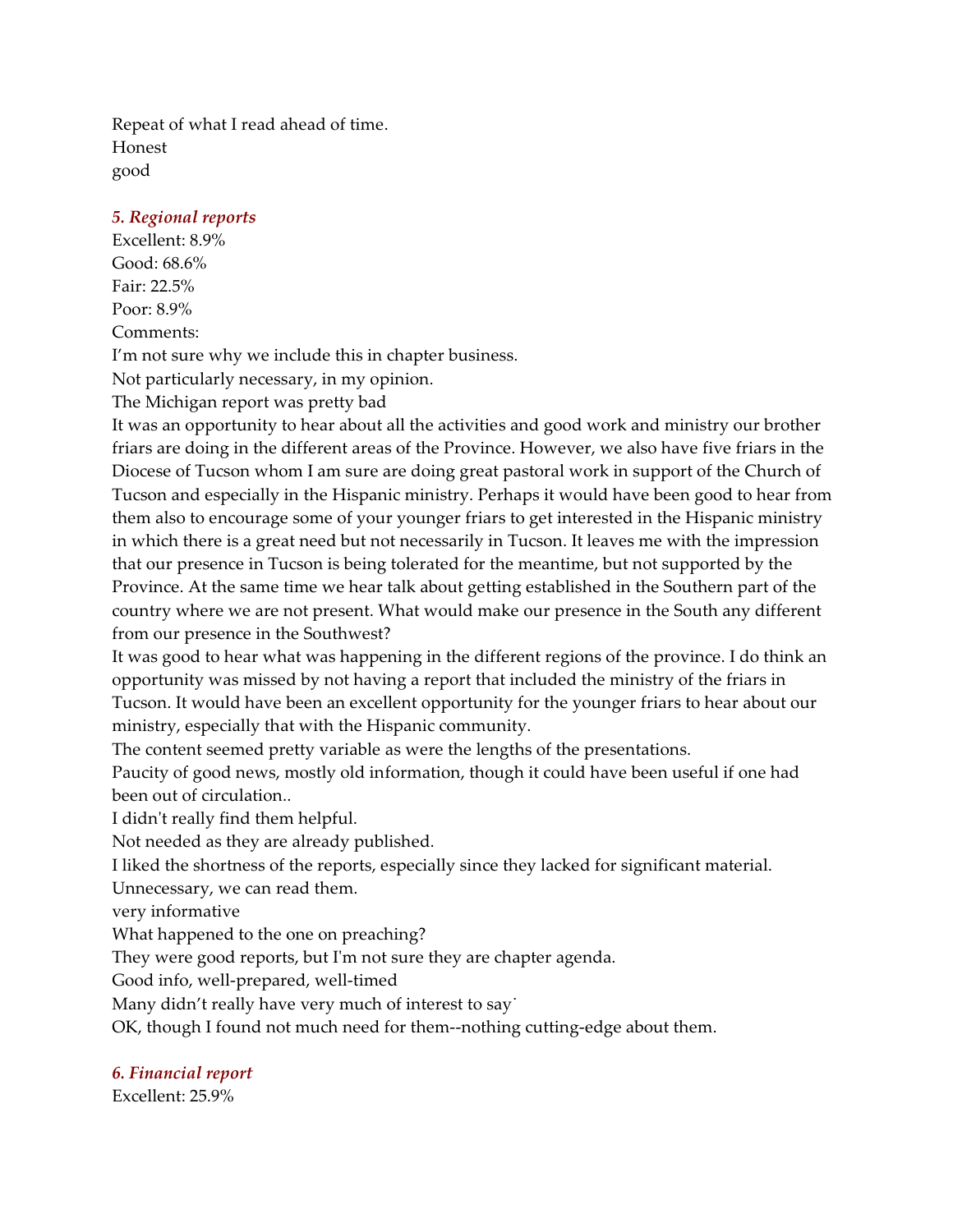Good: 63.8% Fair: 6.9% Poor: 3.4% Comments: Let's home school! I find these things hard to follow. I would need more time to study the graphs to understand their meaning. My problem. Diane did a great job, especially for her first time out. I never heard how we went from a deficit of \$3 Million to a mere \$300,000. Would have suggested we try whatever was done again. I did not find it very specific data on screen was too sporadic and difficult to comprehend ..... bottom page from front seats were not visible by positioning of screen and projector .... would have appreciated more analysis of current year projection It was difficult to read the power point on the screen. So I couldn't follow Diane too well in her presentation. need to cut back on spending etc. It was sometimes hard to understand the significance of what was being reported.

Sometimes seems to say we are OK but Provincial says we're really not.

Was unable to understand much of it.

## *7. Paul Ashton presentation*

Excellent: 32.1% Good: 46.4% Fair: 17.9% Poor: 3.6% Comments: Not as good as his first presentation to us months ago; but still good. good but repetitive He is a good man. Keep inviting him back. I personally didn't make a connection with his topic I could not figure out what it had to do with our trend to protecting all God's children. I thought that Dr. Ashton's presentation was OK, but I think that it could have had more focus

on the challenges and opportunities that we have to create and sustain fraternities of mutual support and accountability.

If I had anything to say about it, I would look to get him back.

I was one who asked what this all had to do with the topic. But he is an enjoyable speaker was not outstanding for me

not as good as previous presentation

I thought integrating this into the chapter was a nice way to help us get certified by Presidium. Dr. Ashton also made a pleasant experience out of which could have been something quite boring.

same as last chapter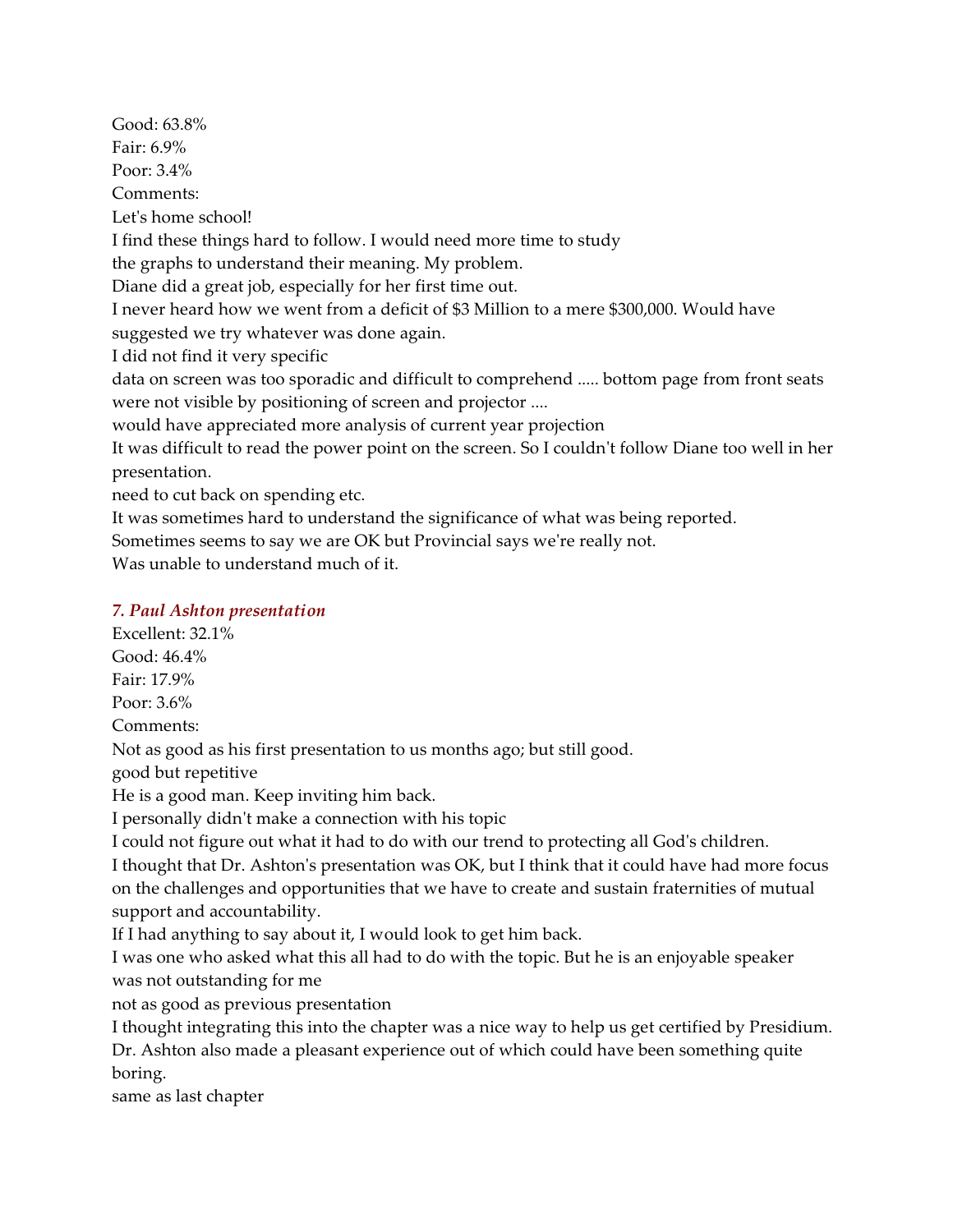Waste of time; humorous, but no connection with our policy for protection of minors, etc. Feeble attempt to satisfy requirement of insurance company

Ashton is a great presenter. But again, it seemed it occurred in chapter simply because it was convenient to accomplish Praesidium requirements there. Is it really chapter agenda? Good info, thought-provoking, great style

It was OK, though I did not feel he was as "on" this time as when he had spoken previously in Detroit. I felt that the little group things he had us do were a "bust" in that the discussion questions were not well chosen for the group.

## *8. Panel on fraternal collaboration:*

Excellent: 49.1%

Good: 50.9%

Comments:

Very affirming. Was good to hear from each of our international friars.

Good to see the brothers who were involved and how they were doing.

need more communication on day to day events

I thought this was a positive experience and helped friars understand the goals of collaboration.

It was a blessing to have done this

I felt better about what we are doing. There remains the ongoing problem of understanding speech, accents, etc. We all need to be patient. I liked these men!

Great to meet our brothers! I would have loved more time set aside for this discussion.

A good opportunity to get to know them better in depth

What a wonderful opportunity to get to know our brothers who recently arrived from India and to experience the international flavor of our Order.

I really appreciated the way that Bill Hugo facilitated the presentation and the chances that he gave the various brothers on stage to share their experiences.

It was good to see of th collaboration brothers up there so everyone knows who they are. excellent for them and we as a group --- calm many friars because of pre-conceived notions and agreement with what is going on .... due to little explanation on local level(s) .... very well executed

This gave us an opportunity to know the new friars. The questions they were asked to answer gave them an opportunity to speak to us. This was helpful towards understanding them and for forming fraternity with them.

welcome to our new brothers

Could not understand some of them

Perfect length of time. The panels in the break room were superb!

A good chance to get to know something about the Indian friars.

Having the friars from India there for the entire time was good and gave us a better opportunity to get to know them a little.

*9: Wellness report*

Excellent: 21.4%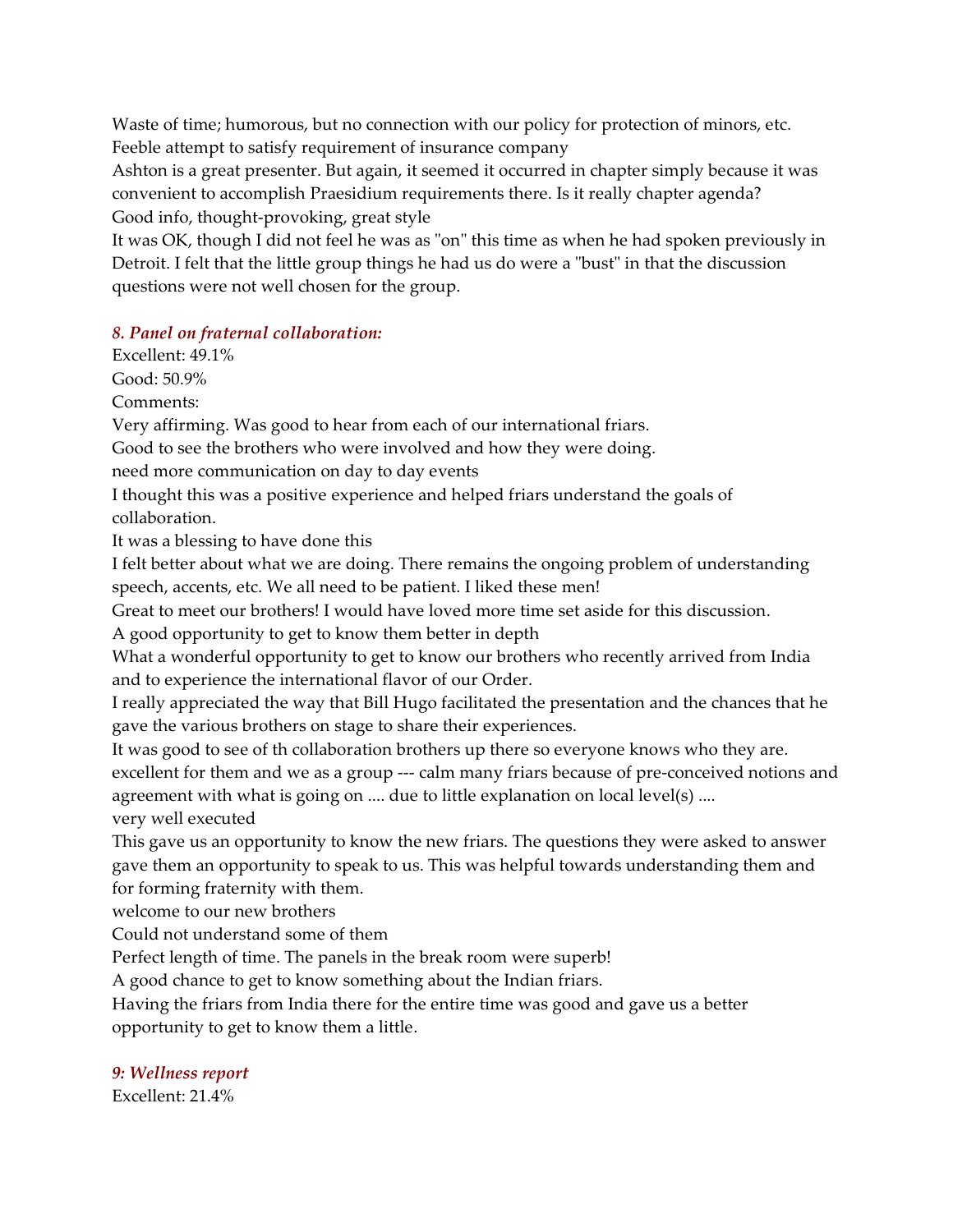Good: 73.2% Fair: 3.6% Poor: 1.8% Comments: So we were told to eat vegetables and fruits. Duh! Debby is a good person. I'm glad we have her with us. I was glad she was there for the whole week. Deb professed to be nervous but she didn't show it. She gave an excellent overview of where we stand in this area. Would be interested in hearing some responses to Jerry Schroeder's list of issues. Would have like opportunity for  $Q & A$  session YES ... YES ... YES Debbie is always excellent. I am happy she is with us. Unnecessary seems we are dong well with our ministry to the fraternity Great report. Is it chapter agenda though? Apparently for friars on Medicare and supplemental insurance there is a benefit that includes free membership in Silver Sneakers, a wellness program that includes free membership in YMCA's or other health clubs. This is a tremendous benefit, and I found out about it only by

accident. Seems to me that all friars should be made aware of it, and that could have been done at chapter.

#### *10: Discussion on possible new ministry*

Excellent: 16.1% Good: 48.9% Fair: 31.4% Poor: 3.6% Comments:

Seemed like the facilitator was bent on proceeding "his way" in spite of a number of interventions to proceed differently.

We weren't ready for a yes/no. Ad Hoc group seemed a little rigid on this point The discussion was good for us. Challenges. I still find this complex. I think we should focus on enhancing what we are already doing. We should listen to Jerry Johnson's comments about stretching ourselves too thin. Many of us are getting older and less able to do things. I admire all the work that went into this project but I was expecting that a specific new ministry

had already been chosen for the younger friars to get engaged in and the Province would be voting on its acceptance or disapproval. Now we are back to square one again so where do we go from here

Really made me rethink if it is a good idea to expand into a new ministry rather than shoring up the ones we already have.

Mike Bertram gave a good history of the process to date, and he and the committee seemed to really hear the chapter and the groups as they expressed their ambivalence yet also their desire to continue to look at this.

Have a lot of good discussion about what the Friars think we are to do with new ministry in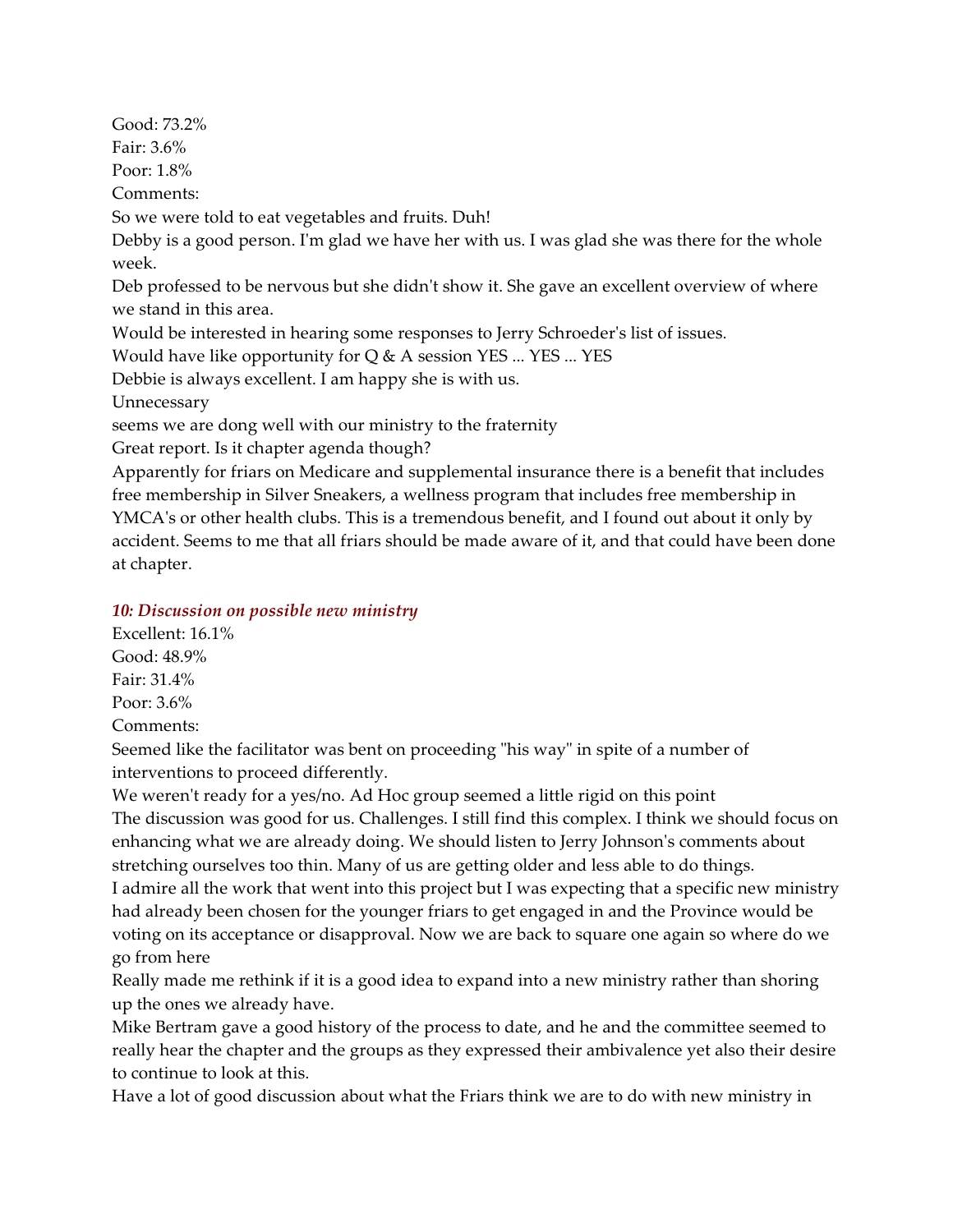the future.

in general I felt the whole discussion missed the point

I question why the task force went to Minnesota and Michigan and not to Montana, in

particular, Billings, to look at a possible new ministry with the estimated 6,000 Native

Americans there. We staff a parish there that could easily support a community of 3 or 4 friars. where to now?

small-group handout should have had more room for comments, alternative ministry choices, etc.

We should have made a decision

The committee did a great job of listening through the process. It did its job. Report honest. Kudos to the committee please.

I believe we should be starting from the perspective of "impact communities" and let the ministries find us.

It seems to me that we left with no apparent resolution of the question.

## *11. Liturgical commemoration of deceased*

Excellent: 87.7% Good: 10.5%

Poor: 1.8%

Comments:

Let's do it this way in the future!

I appreciated the shorter format.

this was wonderful. As someone who has helped to plan these ceremonies in the past, I really appreciated the work of the liturgical commission.

Wonderfully done, touching, hard to improve on

Short, concise and a beautiful remembrance of our dear brothers who have gone on before us. Glad to see that is was a nice tribute to each of our deceased brothers and sister and still kept short enough so as not to become a burden.

It was beautiful and especially well-paced considering the number of people we needed to remember.

It was good and precise, which I think make everyone happy.

Well done .

pleased with the way the service flowed; also well done in shortening it

I feared this was going to be long because of the number of deceased but the narrative for each was short, thanks be to God! Putting this in the context of evening prayer was beautiful. beautiful ceremony

Not reading the biographies in the ritual was a big improvement.

Well prepared for so many deceased!

Very well done.

Beautiful. We stand of broad shoulders

Much better than in past years--the shorter tributes to the deceased succinctly captured essentials of their lives but the length of the service was much more comfortable.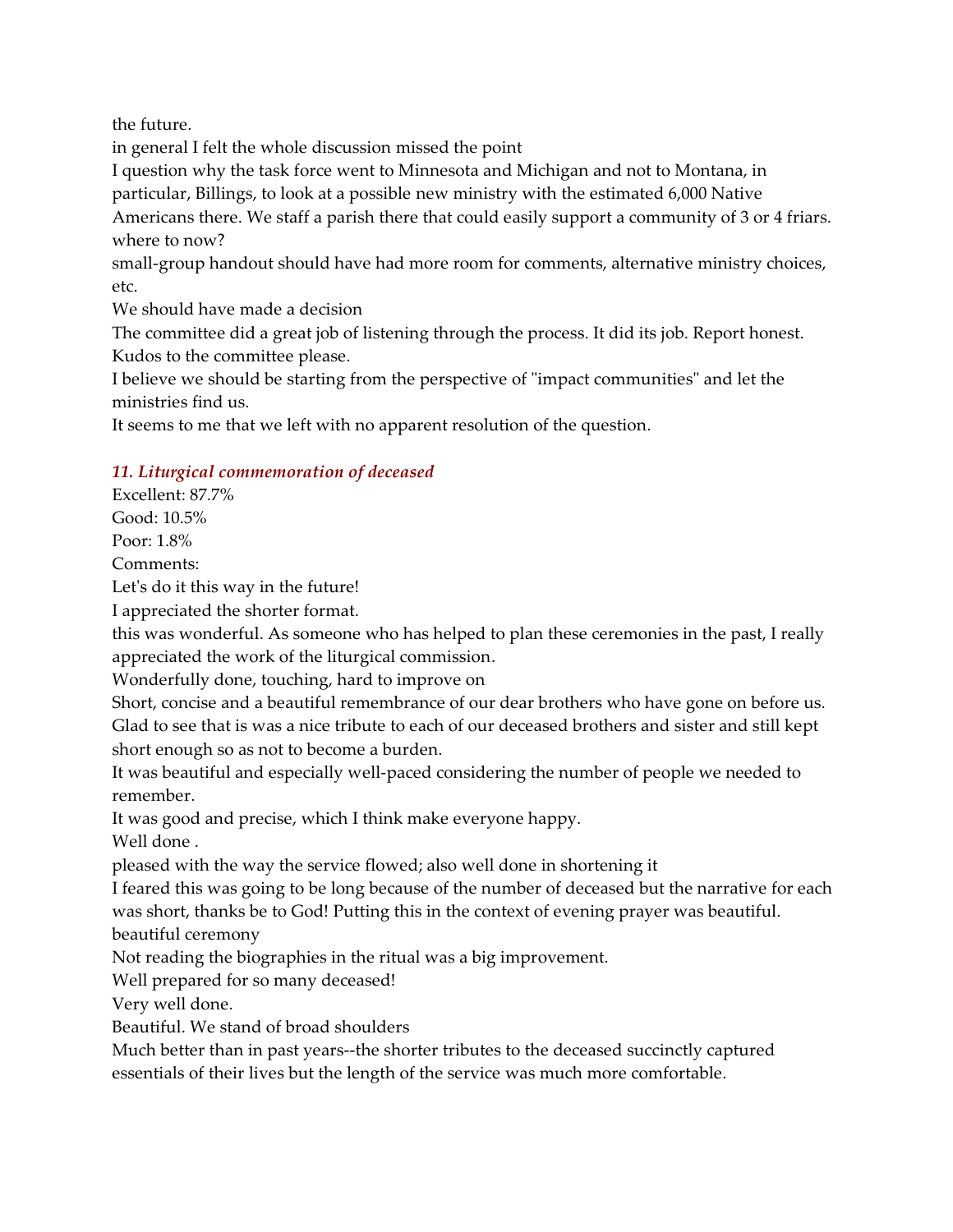## *12. Liturgy and prayer*

Excellent: 78.6% Good: 19.6% Poor: 1.8% Comments:

We keep getting better at this. And I so appreciate the contributions by our lay partners! I was impressed with the variety of good young singers. Norb Z. is a treasure, not to mention Erico. Good work! (I think we already know Mike Bertram is a treasure. And the other friars involved. Don't want to neglect anyone.)

Just that I think we have enough skilled musicians to play throughout the chapter so we don't have to hire outside pianists/organists/guitarists. *(Editor's note: our lay partners who helped with music were not hired; they volunteer their services!)*

Wonderful to have our musician lay partners participate in our chapter!

I admire the wonderful musical talent of our younger brothers

As always our celebrations were "top notch" in bringing us pray better. The anointing service for our brother, Mike Crosby was very well prepared and well thought out. Kudos to Ed Foley for all of his work in preparing this service.

I liked the multi-cultural focus for our multi cultural younger friars

Thanks to the Liturgical Commission for another job very well done. Special thanks to Ed Foley and all others who had a part in creating and celebrating the very moving anointing of Mike Crosby during Morning Prayer on Thursday.

Well done! Variety of ministers.

The music and the choice of people leading the prayer was good.

I'm always amazed.

It is obvious that we enjoy praying together

The liturgies and prayer helped to set the tone for the whole chapter and gave reason why we were there. The anointing of Mike Crosby was a great idea, was very moving and I would almost like to say the apex of our prayer time.

we pray well

I feel some cultures and languages were exalted and favored above others. Especially in the installation mass. There many times I heard Spanish or Vietnamese during the week, but a couple of other language were only spoken in optional masses. St. Ephram's feast day was on that Friday of Chapter. It would have been appropriate to have a reading in Chaldean since he's a major influence on the Eastern churches including Chaldean rite.

Many thanks to Liturgy Commission

Always inspiring, especially the anointing of Mike Crosby!

All very meaningful

The anointing ceremony of Mike Crosby was a high point, very moving.

A huge "thank you" to those responsible for planning all those services--it had to have been a tremendous amount of work, and the quality was extraordinary.

# *13. Chapter proposals sessions*

Excellent: 10.9%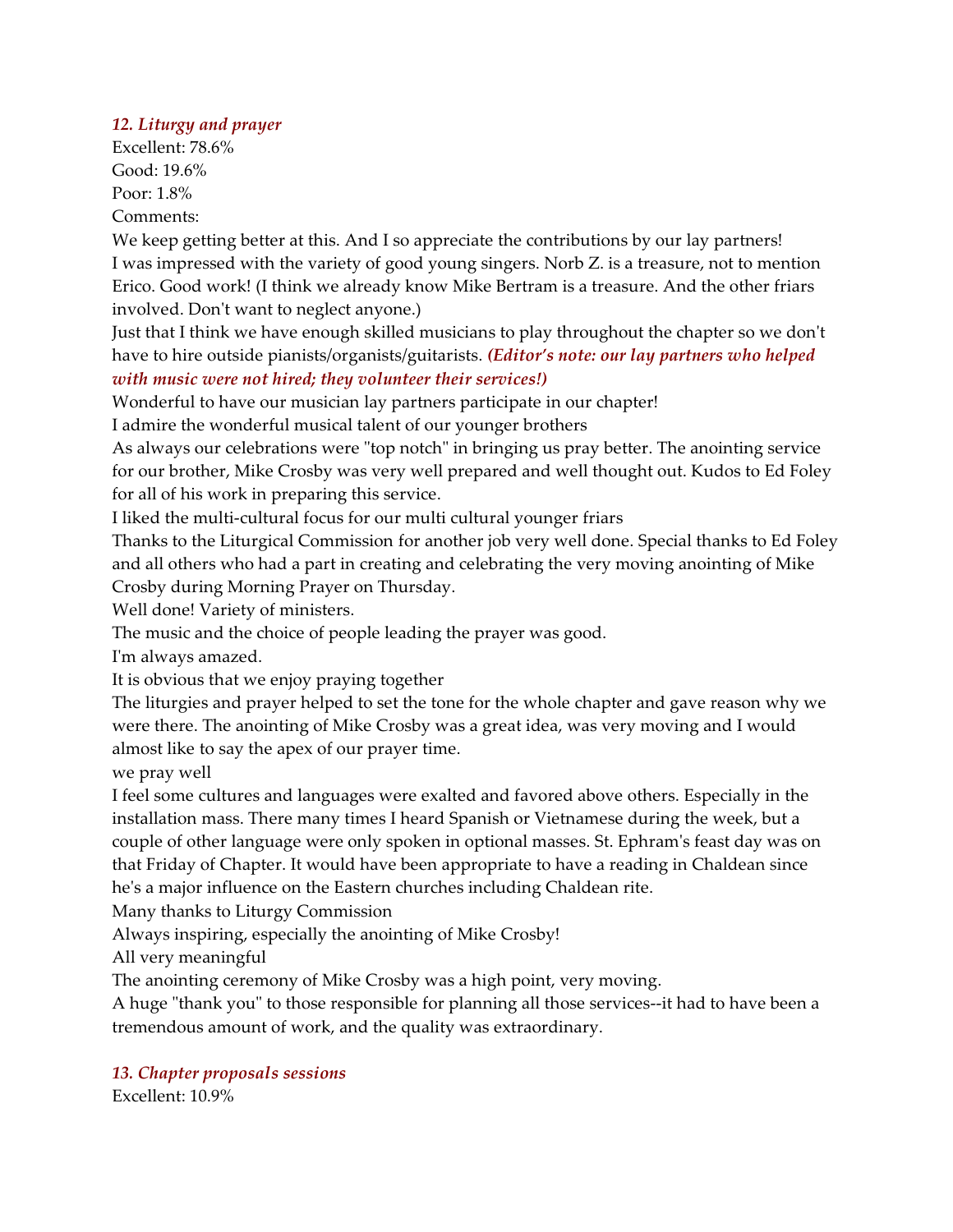Good: 69.1% Fair: 20% Poor: 10.9% Comments: They weren't very good proposals We need to get proposals better to avoid inappropriate proposals At times I wondered why those proposing the proposals don't say more to explain their thinking. I think we did well with our voting, but I wondered if more could have been said by those in favor. I'm glad that the proposals regarding personnel and leadership/authority issues were defeated. Pat McSherry did an excellent job revealing their flaws. It would seem that some of the proposals would have been better suited to a conversation among the people involved, rather than hanging the dirty laundry out for the whole community It was short, but we should think what proposal should be presented at the chapter, should we vote on a proposal before it is presented in to the chapter or allow any community to a proposal in chapter, which sometime the friars do not agree with. The session ran smoothly. I think Pat McSherry saved the chapter from being very divisive with his observations. He was erudite.

went well

We got the job done. Proposals should have been circulated in advance.

I felt like we really didn't do much in this regards, but that was OK.

## *14. Presentation by Mark Schenk*

Excellent: 55.6%

Good: 44.4%

Comments:

As always, Mark was able to highlight issues of specific concern to our province and the NAPCC and to place them within the context of our broader fraternal life in the Order. His sharing on joining provinces as well as the situation in the states was good.

Allow us to know what is going on in the Order worldwide and the of the leadership of the Order for us.

He has really grown into the job.

well done ..... he gave us a wonderful assurance in positive way what the General Administration us doing, statements of problem positive and negative .... Excellent

It gave us an overview of the whole picture

I feel sad this is our last chapter with Mark. He is always most fraternal.

proud of our province

This talk is always informative.

Good overview of the situation in the Order and positive comments about our Province.

"high impact" community story stood out for some reason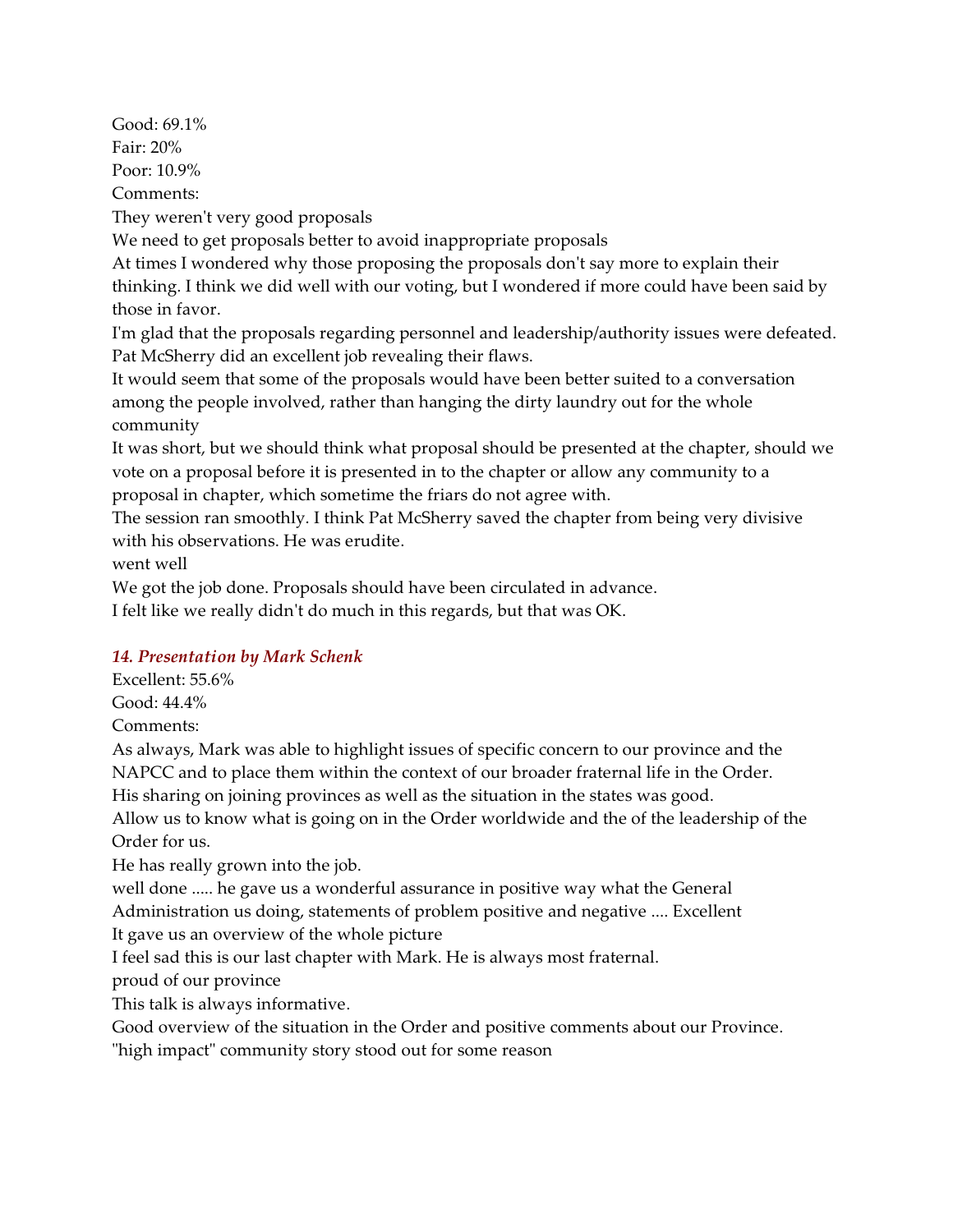#### *15. Evening banquet*

Excellent: 58.2% Good: 29.1% Fair: 10.9% Poor: 1.8%

Comments:

Would like to have seen some type of presentation during the banquet in addition to honoring John Corriveau. Would have been nice to hear from the provincial minister on the issue of fraternity.

Too long a break before the meal.

Good food. Good service. Good time.

Do we need to have a one hour social before the meal? Seems a little long to me.

I thought that there was way too much food. Could we simplify the meal?

If we were going to be served two meats we should have had a choice of one or the other. One course of meat would have been sufficient. I felt guilty I did not even touch the chicken and it was thrown away with so some many people going hungry on our own streets in the USA A fitting way to celebrate our time together!

Wonderful opportunity for sharing but I found there to be too much quantity of meat being served. Either steak or chicken would have been sufficient. Since we had chicken at noon it could have been eliminated from the banquet meal.

The meal tasted very good, but the portions were too large. I felt bad about having to throw some of it away.

I especially appreciated the tribute to John Corriveau. The food was good but there was too much. It seemed that a lot went to waste.

Appreciated the extra space to dine with appetizers out front of room.

Too many appetizers, much too much food, sent half my meal back.

It was good and enjoyable night.

I can't say I feel it is a necessary part of the chapter

a fine time

I didn't understand why we had 2 meats on our plates when one is sufficient.

was alright

Too much food--much wasted

A bit lavish and had to wait too long before the meal

There was a lot of food waste. Buffet style would be best.

beef very tough. Otherwise a fun time.

Dinner not that good

With all the wonderful snacks before perhaps the main dinner could be lighter

#### *16. Discussion with new council*

Excellent: 27.8% Good: 68.5% Fair: 3.7% Comments: